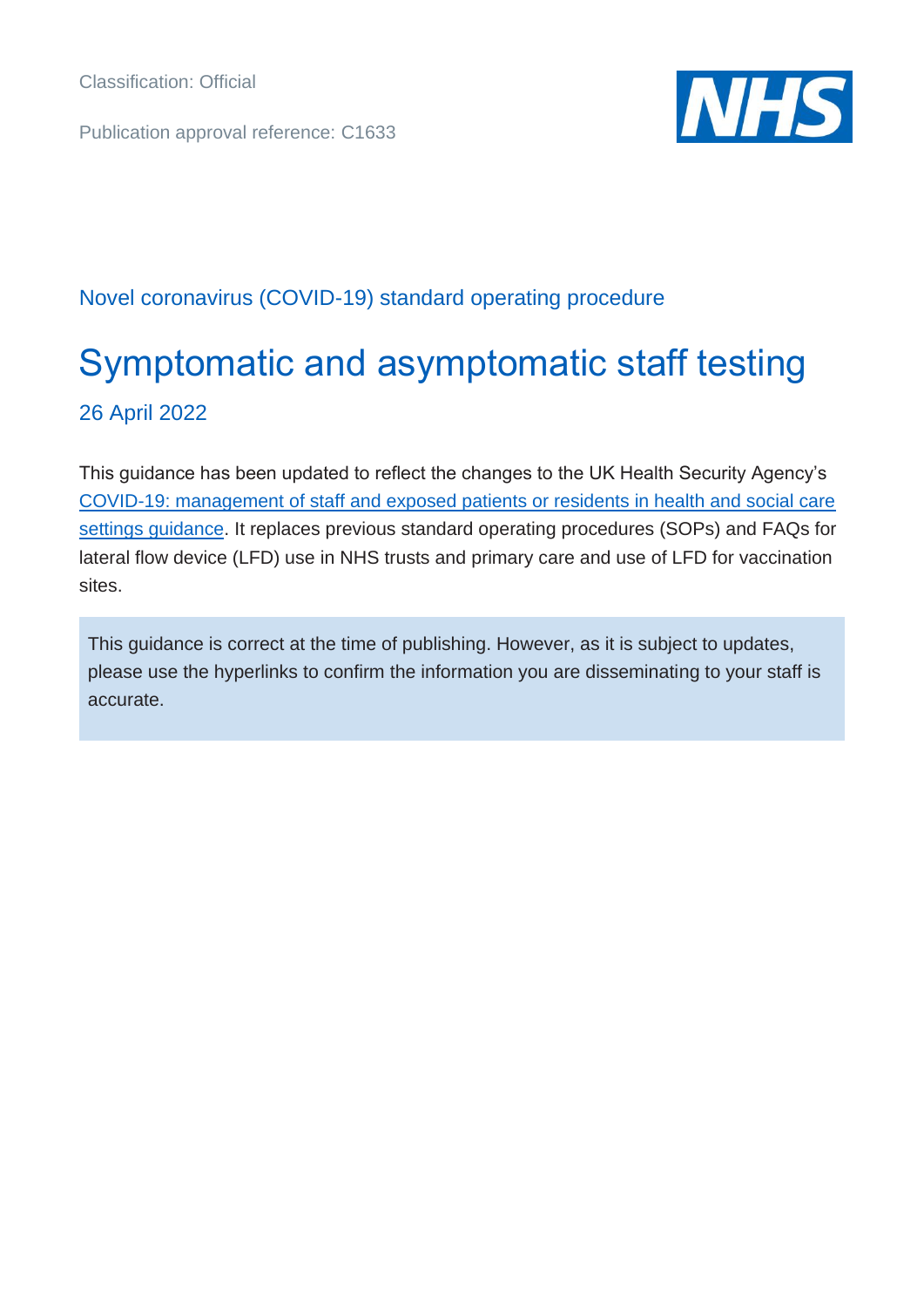# Overall aim

Staff testing is an important component of the infection prevention and control (IPC) procedures which all NHS organisations and staff have a duty to follow.

This SOP (standard operating procedure) applies to all staff who are working in NHS organisations, all of whom will have access to symptomatic testing.

Patient-facing NHS staff should participate in the NHS asymptomatic testing programme. This is for all patient-facing staff including, for example, permanent and temporary staff, active volunteers, students and trust-based contractor staff. If staff members are unsure whether or not they should participate in the programme, they should discuss this with their line manager.

Also included are those working in England providing patient-facing care to NHS patients in an Independent Healthcare Provider (IHP), Prisons, Immigration Reception Centres, and other Places of Detention where a testing regime has been advised to continue. Other staff within these settings will not be eligible for free asymptomatic testing.

We must continue to keep patients and staff safe from potential transmission of COVID-19 in healthcare settings by ensuring that twice weekly testing continues for eligible staff.

# **Objectives**

The objectives of staff testing are to:

- protect patients
- protect staff
- support the NHS in its infection control risk reduction strategy
- reduce staff COVID-19 absenteeism
- support both COVID-19 and non-COVID-19 clinical pathways

## **Background**

LFDs detect the presence of the COVID-19 viral antigen from a swab sample. An LFD test is self-administered and produces a result in around 30 minutes.

The UK Health Security Agency (UKHSA) is responsible for the IPC guidance which informs this SOP.

## Who should test and when?

**Symptomatic** NHS staff should test themselves using LFDs. LFD tests will continue to be available through the gov.uk portal for NHS staff in England with symptoms.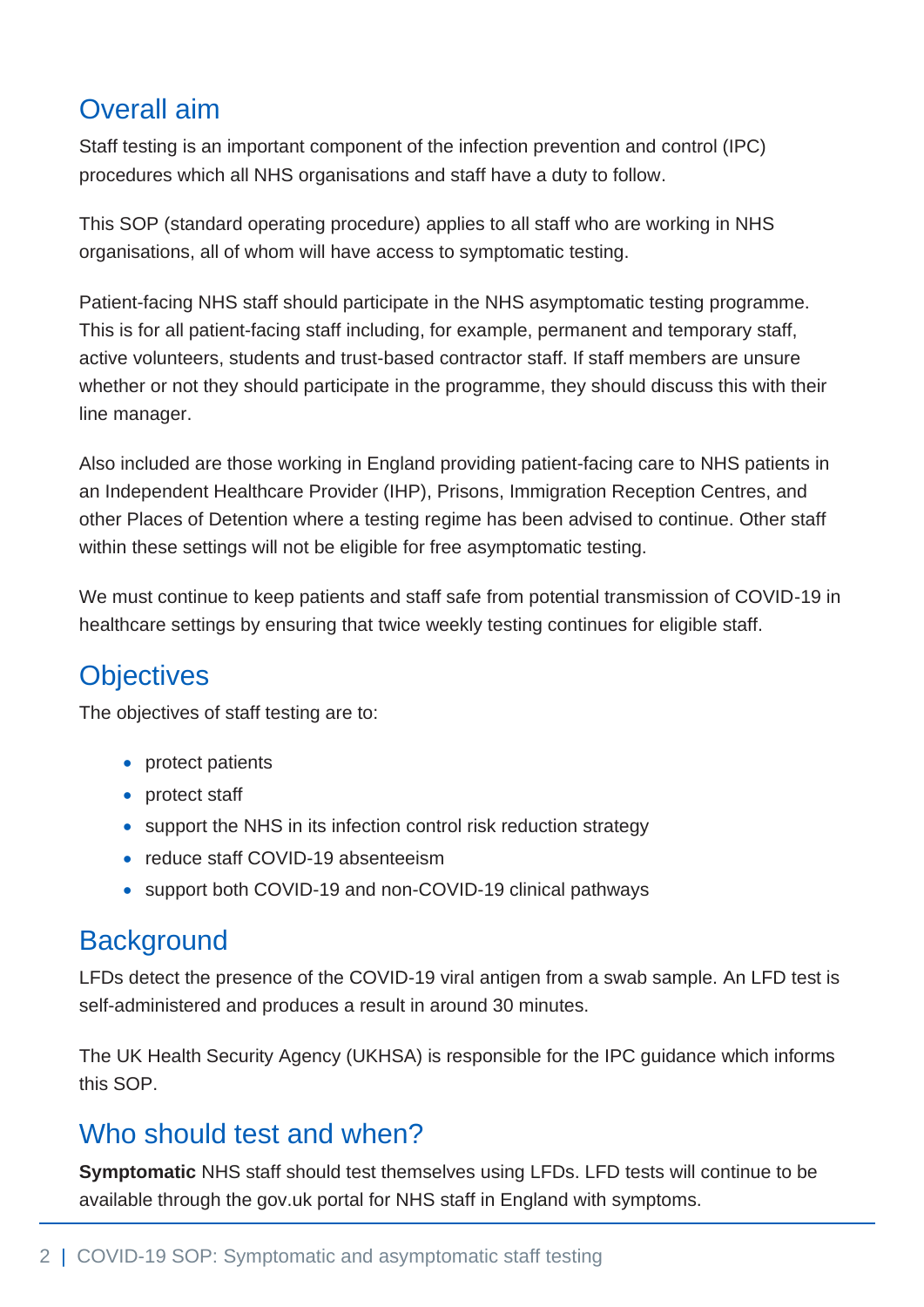Any member of NHS staff who has symptoms of a respiratory infection, and who has a high temperature or does not feel well enough to attend work, is required to take a LFD test as soon as they feel unwell, to stay at home, and to avoid contact with other people.

If the **result of this LFD test is positive**, staff should follow the advice in the section for staff members who receive a positive LFD test result for COVID-19. (see next page).

If the LFD **test result is negative**, they can attend work if they are clinically well enough to do so and they do not have a high temperature.

From 1 April, in line with UKHSA advice, NHS staff in patient-facing roles should continue to test themselves twice a week, using self-administered LFD tests, when **asymptomatic**. This means every three to four days – to fit with shift patterns and leave requirements – for example, Wednesday and Sunday, or Monday and Thursday. Staff should be asked to perform the test at home before attending work.

Staff should undertake COVID-19 tests on an ad hoc basis if instructed by their employer or Director of Public Health in specific circumstances **such as an outbreak**. Staff will be notified via their line management structure if this applies to them

Staff undertaking COVID-19 tests as part of a **research study (e.g. SIREN)** should follow the protocols of their study. Please contact your local study coordinator for further details.

# Ordering lateral flow tests

Asymptomatic NHS staff in a patient-facing role, or any NHS staff member who is symptomatic, can order LFD testing kits directly from [gov.uk portal](http://www.gov.uk/order-coronavirus-rapid-lateral-flow-tests) and 119.

Staff should follow the instructions and select 'yes' to the question 'Do you work for the NHS in England and take part in their staff testing programme?' Staff are encouraged to create an account when they place their first order. This should only take a few minutes and will retain ordering information, making it quicker to order tests in future. Staff can also use the same account to register results.

# What to do if a test result is positive

In the event a staff member receives a positive LFD result, they are advised to self-isolate for five days but are no longer required to take a confirmatory PCR test.

Patient-facing NHS staff can return to work when they have had 2 consecutive negative LFD test results (taken at least 24 hours apart).The first LFD test should only be taken 5 days after the day their symptoms started (or the day their first positive test was taken if they did not have symptoms); this is described as day 0.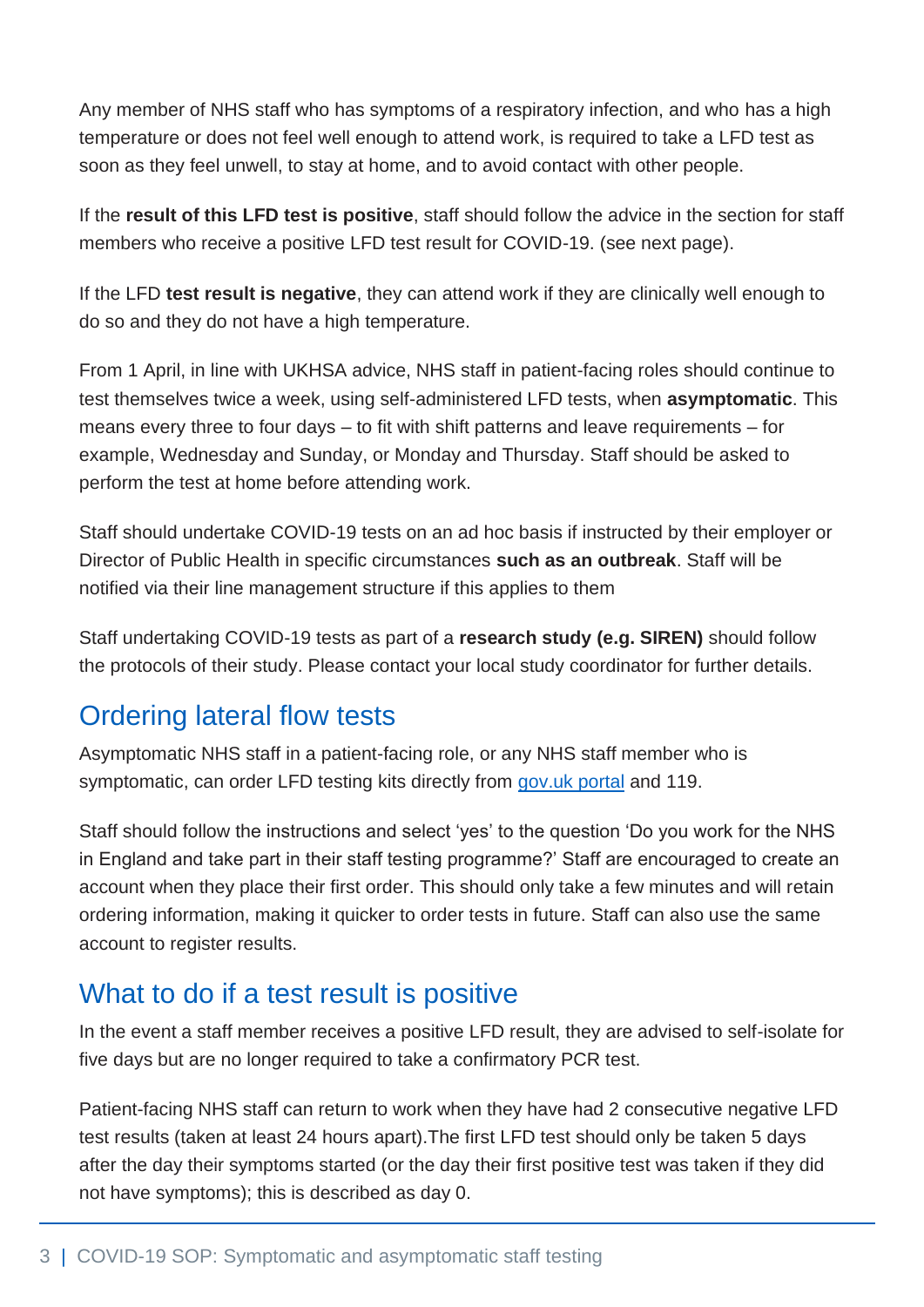If both LFD tests results are negative, they may return to work immediately after the second negative LFD test result, provided they meet the criteria below:

- The staff member feels well enough to work, and they do not have a high temperature.
- If the staff member works with [patients whose immune system](https://www.gov.uk/government/publications/covid-19-guidance-for-people-whose-immune-system-means-they-are-at-higher-risk) means that they are [at higher risk of serious illness despite vaccination,](https://www.gov.uk/government/publications/covid-19-guidance-for-people-whose-immune-system-means-they-are-at-higher-risk) a risk assessment should be undertaken, and consideration should be given to redeployment until 10 days after their symptoms started (or the day their first positive test was taken if they did not have symptoms).
- The staff member must continue to comply rigorously with all relevant infection control precautions and personal protective equipment (PPE) must be worn properly throughout the day.

The staff member should resume twice-weekly asymptomatic LFD testing when returning to work.

If the day 5 LFD test is positive, they should continue to test daily until they have received two negative LFD test results, taken 24 hrs apart. If the staff member's LFD test result is positive on the 10th day, they should discuss this with their line manager who may undertake a risk assessment.

If a staff member is tested with an LFD test within 90 days of a prior positive COVID-19 test and the result is positive, they should follow the advice for staff members who have received a positive test result for COVID-19 again, unless a clinical or risk assessment suggests that a re-infection is unlikely.

#### What to do if a test result is negative

If the LFD test result is negative, staff can attend work if they are clinically well enough to do so and they do not have a high temperature.

## What to do if symptomatic but test result is negative

If the LFD test result is negative, staff can attend work if they are clinically well enough to do so and they do not have a high temperature.

If the staff member works with patients whose immune system means that they are at higher risk of serious illness despite vaccination, they should discuss this with their line manager who should undertake a risk assessment.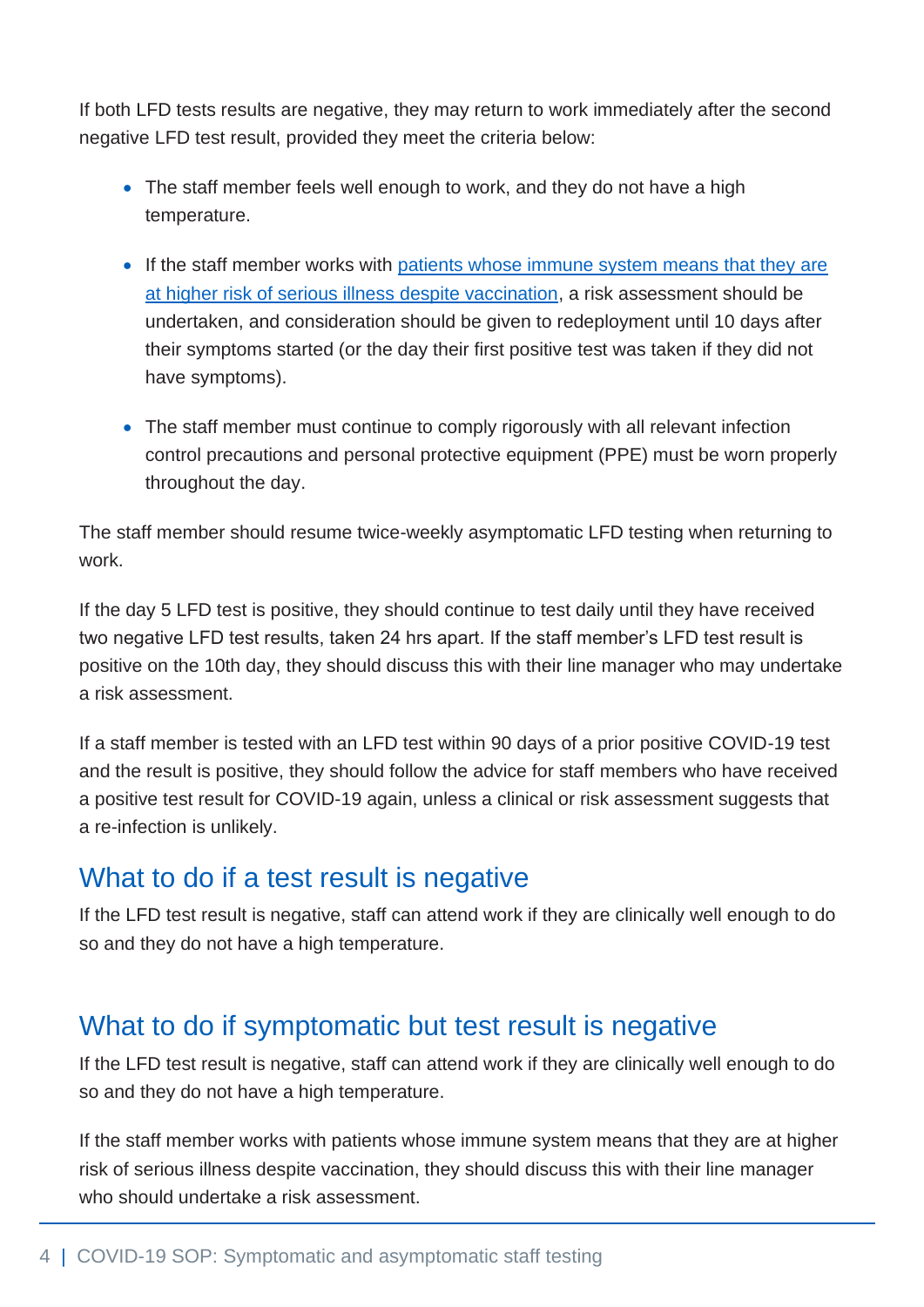If they are still displaying respiratory symptoms when they return to work, they should also speak to their line manager who should undertake a risk assessment.

All patient-facing NHS staff should resume twice-weekly asymptomatic LFD testing when they return to work, taking the first of these tests 48 hours after the LFD test that was taken when they developed symptoms.

On returning to work, the staff member must continue to comply rigorously with all relevant infection control precautions and personal protective equipment (PPE) must be worn properly throughout the day.

Symptoms of COVID-19, flu and common respiratory infections include:

- continuous cough
- high temperature, fever or chills
- loss of, or change in, your normal sense of taste or smell
- shortness of breath
- unexplained tiredness, lack of energy
- muscle aches or pains that are not due to exercise
- not wanting to eat or not feeling hungry
- headache that is unusual or longer lasting than usual
- sore throat, stuffy or runny nose
- diarrhoea, feeling sick or being sick

### Staff members who are contacts of a confirmed case of COVID-19

Patient-facing healthcare staff who are identified as a close contact should continue with twice-weekly asymptomatic LFD testing.

If you are a household or overnight contact of someone who has had a positive COVID-19 test result it can take up to 10 days for your infection to develop. It is possible to pass on COVID-19 to others, even if you have no symptoms.

Staff who are identified as a household or overnight contact of someone who has had a positive COVID-19 test result should discuss ways to minimise risk of onwards transmission with their line manager.

This may include considering: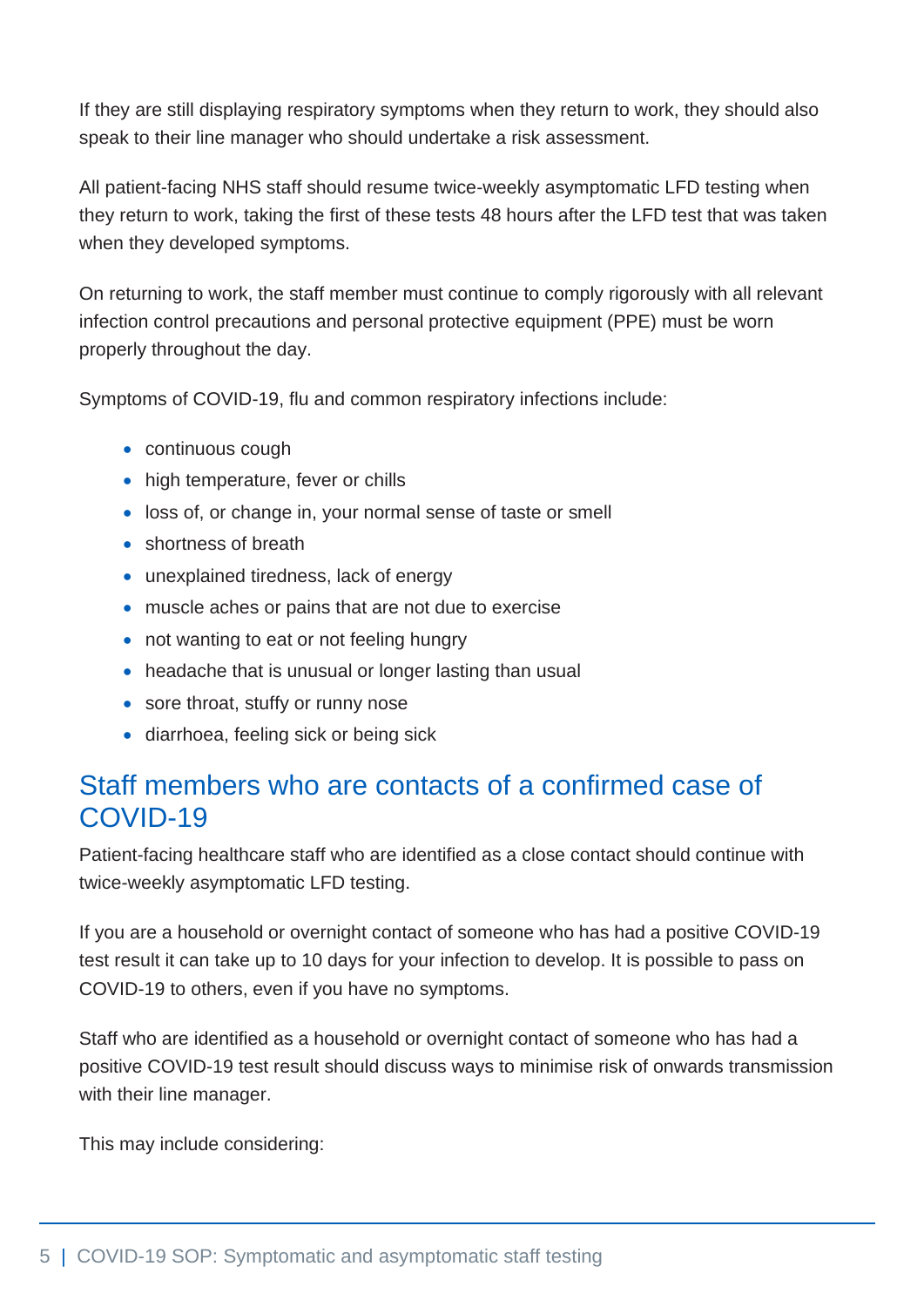- redeployment to lower risk areas for patient-facing healthcare staff, especially if the member of staff works with [patients whose immune system means that they are at](https://www.gov.uk/government/publications/covid-19-guidance-for-people-whose-immune-system-means-they-are-at-higher-risk)  [higher risk of serious illness despite vaccination](https://www.gov.uk/government/publications/covid-19-guidance-for-people-whose-immune-system-means-they-are-at-higher-risk)
- working from home for non patient-facing healthcare staff
- limiting close contact with other people especially in crowded, enclosed or poorly ventilated spaces

# Reporting LFD test results

It is a statutory duty that all test results are reported, whether they are positive, negative or invalid/void. This must be done every time an LFD test is completed.

Organisations may ask their staff to follow an established local reporting procedure, in which results are submitted by the individual to their organisation, which then collates and submits all results weekly to NHS Digital's Strategic Data Collection Service (SDCS).

Alternatively, staff can report their results at [www.gov.uk/report-COVID19-result.](http://www.gov.uk/report-COVID19-result) Staff should only report results through one route to avoid double counting. It is the employing organisation's responsibility to confirm to staff which route they must follow.

The test results should be read by the staff member in line with the manufacturer's instructions. Reading the results beyond the time period in the instructions can lead to falsepositive results and the test will need to be repeated. Results should be read in line with the following:

- **Negative**: The presence of only the control line (C) and no test line (T) within the result window indicating a negative result.
- **Positive**: The presence of the test line (T) and the control line (C) within the result window, regardless of which line appears first, indicating a positive result. The presence of any test line (T), no matter how faint, indicates a positive result.
- **Invalid/void result**: If the control line (C) is not visible within the result window after performing the test, the result is considered invalid.

# Implementation of this standard operating procedure

NHS organisations are asked to undertake the following:

- Provide staff with information on the testing requirements for NHS staff and how to obtain tests from [www.gov.uk/order-coronavirus-rapid-lateral-flow-tests.](http://www.gov.uk/order-coronavirus-rapid-lateral-flow-tests)
- Provide staff with details on the requirements for reporting results either through the national reporting platform or an individual organisation's local reporting route if preferred.